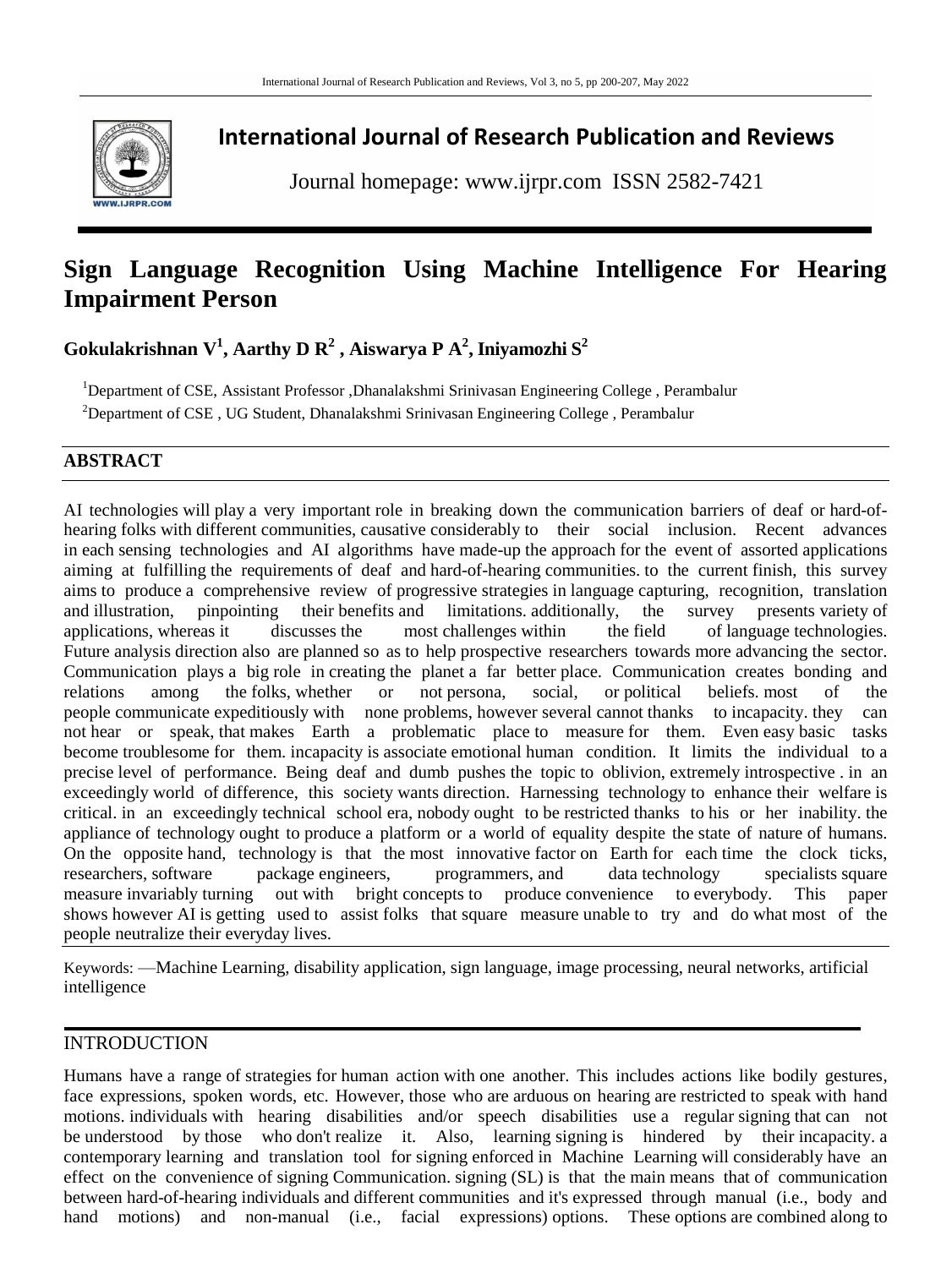make utterances that convey the that means of words or sentences [1]. having the ability to capture associated perceive the relation between utterances and words is crucial for the Deaf community so as to guide United States of America to an era wherever the interpretation between utterances and words may be achieved mechanically [2]. The analysis community has long known the necessity for developing signing technologies to facilitate the communication and social inclusion of hard-ofhearing individuals. though the event of such technologies may be very difficult thanks to the existence of various sign languages and therefore the lack of huge annotated datasets, the recent advances in AI and machine learning have contend a big role towards automating and enhancing such technologies. signing technologies cowl a good spectrum, starting from the capturing of signs to their realistic illustration so as to facilitate the communication between hard-of-hearing individuals, additionally because the communication between hard-of-hearing and speaking individuals. a lot of specifically, signing capturing involves the correct extraction of body, hand and mouth expressions victimisation acceptable sensing devices in marker-less or marker-based setups. The accuracy of signing capturing technologies is presently restricted by the resolution and discrimination ability of sensors and therefore the proven fact that occlusions and quick hand movements create important challenges to the correct capturing of signs. signing recognition (SLR) involves the event of powerful machine learning algorithms to robustly classify human articulations to isolated signs or continuous sentences. Current limitations in SLR dwell the dearth of huge annotated datasets that greatly have an effect on the accuracy and generalization ability of SLR strategies, additionally because the issue in characteristic sign boundaries in continuous SLR situations. Finally, signing illustration involves the correct illustration and copy of signs victimisation realistic avatars or signed video approaches. Currently, avatar movements are deemed unnatural and arduous to know by the Deaf community thanks to inaccuracies in skeletal create capturing and therefore the lack of life-like options within the look of avatars. However, signing needs a great deal of coaching to be understood and learn and not every body could perceive what the signing gestures mean. Learning signing is additionally time intense as there aren't any effective, moveable tool for recognizing signing. Hearing or Speech disabled World Health any effective, moveable tool for recognizing signing. Hearing or Speech disabled World Health Organization|peoplethat|folksthat|thosethat|those who} grasp signing need a translator who additionally is aware of signing to clarify their thoughts to people in a good manner. to assist overcome these issues, this method helps hearing or speech disabled individuals to be told additionally as translate their signing.

## **RELATED WORK**

Sign language recognition may be a topic that has been addressed multiple times and isn't new. Over the previous couple of years, totally different classifiers are applied to unravel this downside as well as linear classifiers, neural networks and Bayesian networks. Linear models area unit straightforward to figure with, however need advanced feature extraction for accrued accuracy. Work done by Singha and Das helped them attain accuracy of ninety six on ten categories for pictures of gestures of 1 hand victimisation Karhunen-Loeve Transforms Realtime yankee language Recognition with Convolutional Neural Networks [1]. These transformations rotate the input frame feed and created a brand new organization supported the variance of the info. this can be preceded by applying image pre-processing to extract the many a part of the photographs. They use a classical linear classifier to spot fingers inform in directions. Work done by Sharma uses a mix of Support Vector Machines and k-Nearest Neighbours to acknowledge the image when background subtraction and noise removal [2]. they create use of contour tracing, that represents hand contours. this technique earned associate accuracy of sixty one. Bayesian networks like Hidden Markov Models have additionally achieved high accuracies [3]. These capture temporal patterns accurately, however they need clearly outlined models that area unit outlined before learning. Starner and Pentland achieved a extremely correct system (99%) employing a Hidden Markov Model although the high accuracy was because of the usage of a sensored glove [4]. The glove helped them acquire correct 3D spatial details. Neural networks have additionally been wont to attain language Translation. Neural networks have a plus, that but, comes with a trade-off. They improve the accuracy by determinative that model to form use of however this comes with the price of compromising slower speed of coaching and usage. To date, most are comparatively shallow. Admasu and Raimond classified Ethiopian language properly in ninety eight.5% of cases employing a feed-forward Neural Network [5]. They use a major quantity of image preprocessing, as well as image size normalisation, image background subtraction, distinction adjustment, and image segmentation. Admasu and Raimond extracted options with a physicist Filter and Principal part Analysis. L.Pigou used a Microsoft Kinect to spot fullbody options of someone showing the gesture [6]. The Kinect permits capture of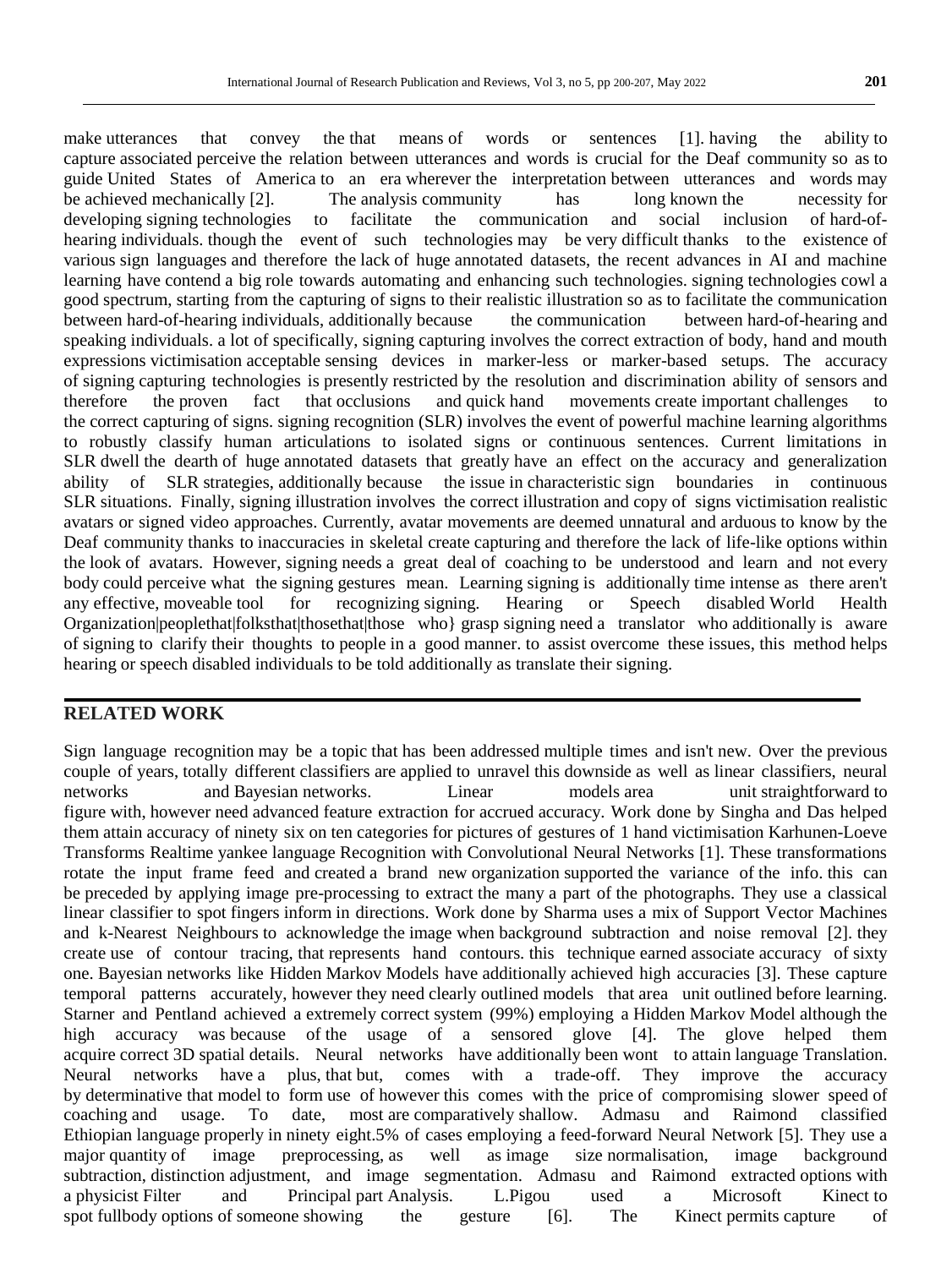depth options, that aids considerably in classifying the signs. Indian language Recognizer System, developed by Sanil Jain and kV Sameer Raja [7] extracted options from colored pictures and used mathematician random and also the bar chart of Gradients (HoG). They used three subjects to check the system, when that associate accuracy of fifty four it had been achieved once utilized by a unique person.

## **SIGN LANGUAGE CAPTURING**

Sign language capturing involves the recording of sign gestures exploitation applicable device setups. the aim is to capture discriminative info from the signs that may permit the study, recognition and 3D illustration of signs at later stages. Moreover, language capturing allows the development of enormous datasets which will be wont to accurately train and appraise machine learning language recognition and translation algorithms. the foremost common means that of recording sign gestures is thru visual sensors that ar able to capture fine-grained info, like facial expressions and body postures, that's crucial for understanding language. Cerna et al. in [3] used a Kinect device [4] to at the same time capture red-green-blue (RGB) image, depth and skeletal info towards the recording of a multimodal dataset with Brazilian language. Similarly, Kosmopoulos et al. in [5] captured realistic reallife eventualities with language exploitation the Kinect device. The dataset contains isolated and continuous language recordings with RGB, depth and skeletal info, along side annotated hand and facial expression. Contrary to the previous ways that use one Kinect device, this work in addition employs a machine vision camera, along side a tv screen, for sign demonstration. Sincan et al. in [6], captured isolated Turkish language glosses exploitation Kinect sensors with an oversized type of indoor and out of doors backgrounds, revealing the importance of capturing videos with numerous backgrounds. Adaloglou et al. in [7], created an oversized language dataset with RealSense D435 device that records each RGB and depth info. The dataset contain continuous and isolated sign videos and is acceptable for each isolated and continuous language recognition tasks. Another device that has been used for language capturing is Leap Motion, that has the power to capture 3D positions of hand and fingers at the expense of getting to control on the brink of the topic. Mittal et al. in [8], used this sort of device to record language gestures. alternative setups with antennas and readers of radio-frequency identification (RFID) signals have conjointly been adopted for language recognition. Meng et al. in [9], extracted part characteristics of RFID signals to sight and acknowledge sign gestures. The coaching setup consists of associate degree RFID reader, associate degree RFID tag and a antenna. The recorded human ought to stand between the reader and also the tag for a correct capturing. Moreover, the popularity system is signer-dependent. On the opposite hand, wearable sensors are adopted for capturing language gestures. plant organ et al. in [20], used diagnostic technique (EMG) to capture electrical activity that was created throughout arm movement. The Thalmic MYO armband device was used for the recording of Irish language alphabet. Similarly, Zhang et al. [2] used a wearable device to capture electromyogram and mechanical phenomenon measuring unit (IMU) signals, whereas they used a convolutional neural network (CNN) [6] followed by an extended immediate memory (LSTM) [3] design to acknowledge yankee language at each word and sentence levels. One disadvantage of the tactic is that its performance has not been evaluated beneath walking condition. Hou et al. in [4], planned Sign-Speaker, that was deployed on a smartwatch to gather sign signals. Then, these signals were sent to a smartphone and were translated into spoken communication in period of time. during this methodology, a awfully easy capturing setup is needed, consisting of a smartwatch and a smartphone. However, their system acknowledges a restricted variety of signs and it cannot generalize well to new users. Wang et al. in [9], used a system with 2 armbands exploitation each IMU and electromyogram sensors so as to capture fine-grained finger and hand positions and movements. How et al. in [6], used a inexpensive dataglove with IMU sensors to capture sign gestures that were transmitted through Bluetooth to a smartphone device. all the same, the utilization of one right-hand dataglove restricted the quantity of signs that might be performed by this setup. every of the said device setups for language capturing has totally different characteristics, that makes it appropriate for various applications. Kinect sensors offer high resolution RGB and depth info however their accuracy is restricted by the space from the sensors. Leap Motion conjointly needs atiny low distance between the device and also the subject, however their low machine needs change its usage in period of time applications. Multi-camera setups ar capable of providing extremely correct results at the expense of enlarged quality and machine needs. A myo armband which will sight electromyogram and mechanical phenomenon signals is additionally employed in few works however the mechanical phenomenon signals is also distorted by body motions once individuals ar walking. Smartwatches ar very fashionable these days and that they may be used for language capturing however their output is quite clamant because of surprising body movements. Finally, datagloves will offer extremely correct language capturing leads to period of time. However, the calibration of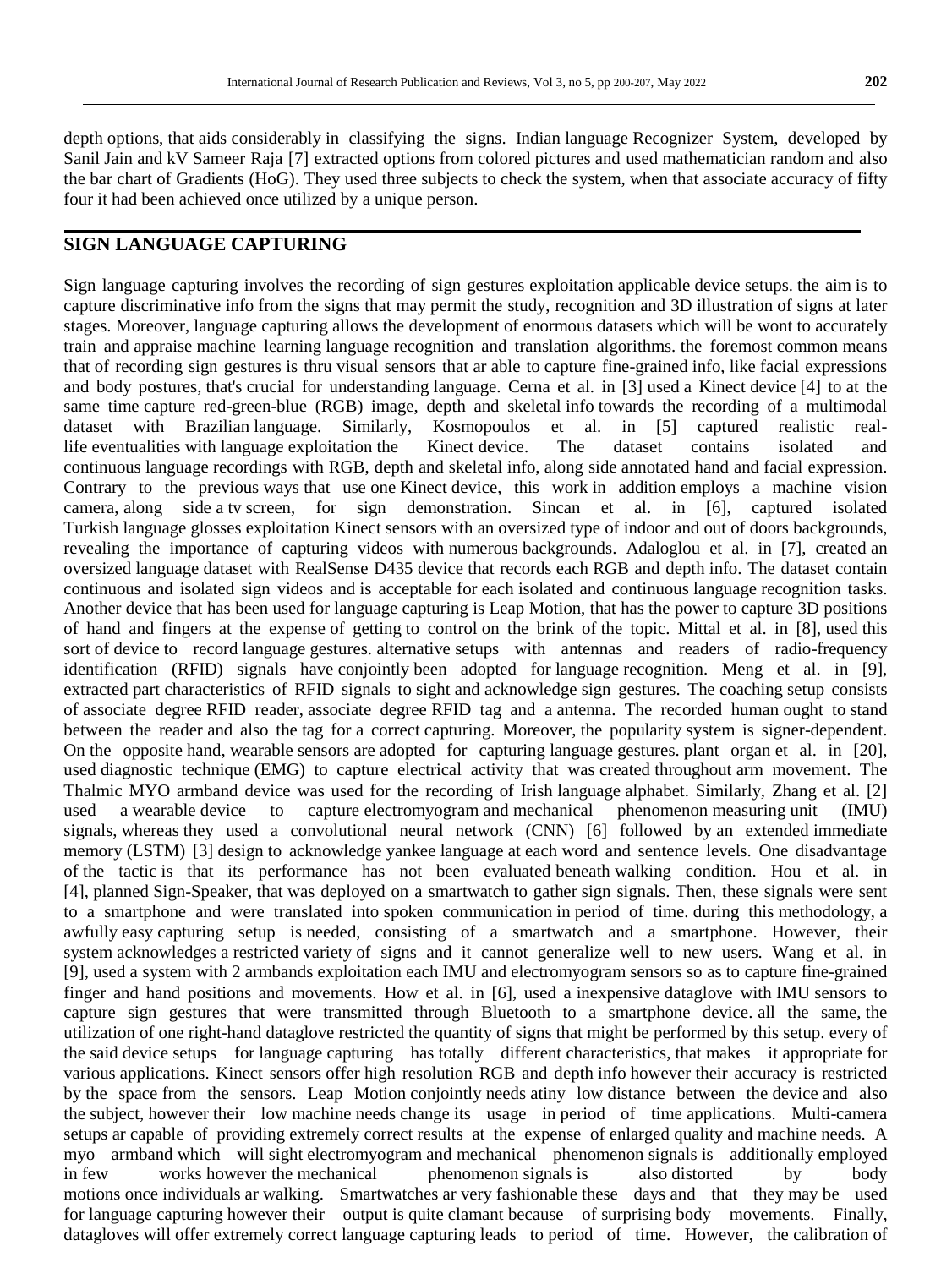its elements (i.e., flex device, measuring device, gyroscope) might need an effort and error method that's impractical and long. additionally, signers tend to not like datagloves for language capturing as they're thought-about invasive.

## **SIGN LANGUAGE TRANSLATION**

Sign Language Translation is that the task of translating videos with linguistic communication into spoken communication by modeling not solely the glosses however additionally the language structure and descriptive linguistics. it's a vital analysis space that facilitates the communication between the Deaf and alternative communities. Moreover, the SLT task is more difficult compared to CSLR thanks to the SLT task is more difficult compared to CSLR thanks to the extra linguistic rules and therefore the illustration of spoken languages. SLT ways area unit typically evaluated mistreatment the bilingual analysis understudy (BLEU) metric [9]. blue cheese may be a translation quality score that evaluates the correspondence between the expected translation and therefore the ground truth text. additional specifically, BLEU-n measures the n-gram overlap between the output and therefore the reference sentences. BLEU-1,2,3,4 area unit reported to produce a transparent read of the particular translation performance of a way. Camgoz et al. in [8], adopted associate attention-based neural MT design for SLT. The encoder consisted of a 2D-CNN associated an LSTM network, whereas the decoder consists of word embeddings with associate attention LSTM. The authors explicit that the strategy is liable to errors once spoken LSTM. The authors explicit that the strategy is liable to errors once spoken words aren't expressly signed within the video however inferred from the context. Their methodology set the baseline performance on Phoenix-2014-T with a BLEU-4 score of eighteen.4. Orbay et al. in [9], compared completely different gloss tokenization ways mistreatment either 2D-CNN, 3D-CNN, LSTM or electrical device networks. additionally, they investigated the importance of mistreatment full frames compared handy pictures because the initial give helpful data relating to the face and arms of the signer for SLT. On the opposite hand, Ko et al. in [9], used human keypoints extracted from the video, that were then fed to a perennial encoder-decoder network for linguistic communication translation. moreover, the skeletal options were extracted with OpenPose and so normalized to enhance the general performance. Then, they were fed to the encoder, whereas the interpretation was generated from the eye decoder. otherwise, Zheng et al. in [9], used a preprocessing rule to get rid of similar and redundant frames of the input video and increase the process speed of the neural network while not losing data. Then, they utilized associate SLT design that consisted of a 2D-CNN, temporal convolutional layers and duplex GRUs. Their methodology was able to traumatize long videos that have long-run dependencies, rising the interpretation quality. Zhou et al. in [6], planned a multi-modal framework for CSLR and SLT tasks. The planned methodology used 2D-CNN, 1D convolutional layers and several other BLSTMs and learned each spatial and temporal dependencies between completely different modalities. The planned methodology achieved a BLEU-4 score of twenty four.69 on the check set of Phoenix-2014-T. However, thanks to the multi-modal cues, this methodology is extremely computationally serious and needs many hours of coaching.



#### **FIG.1.PROCESS FOR SIGN DETECTION**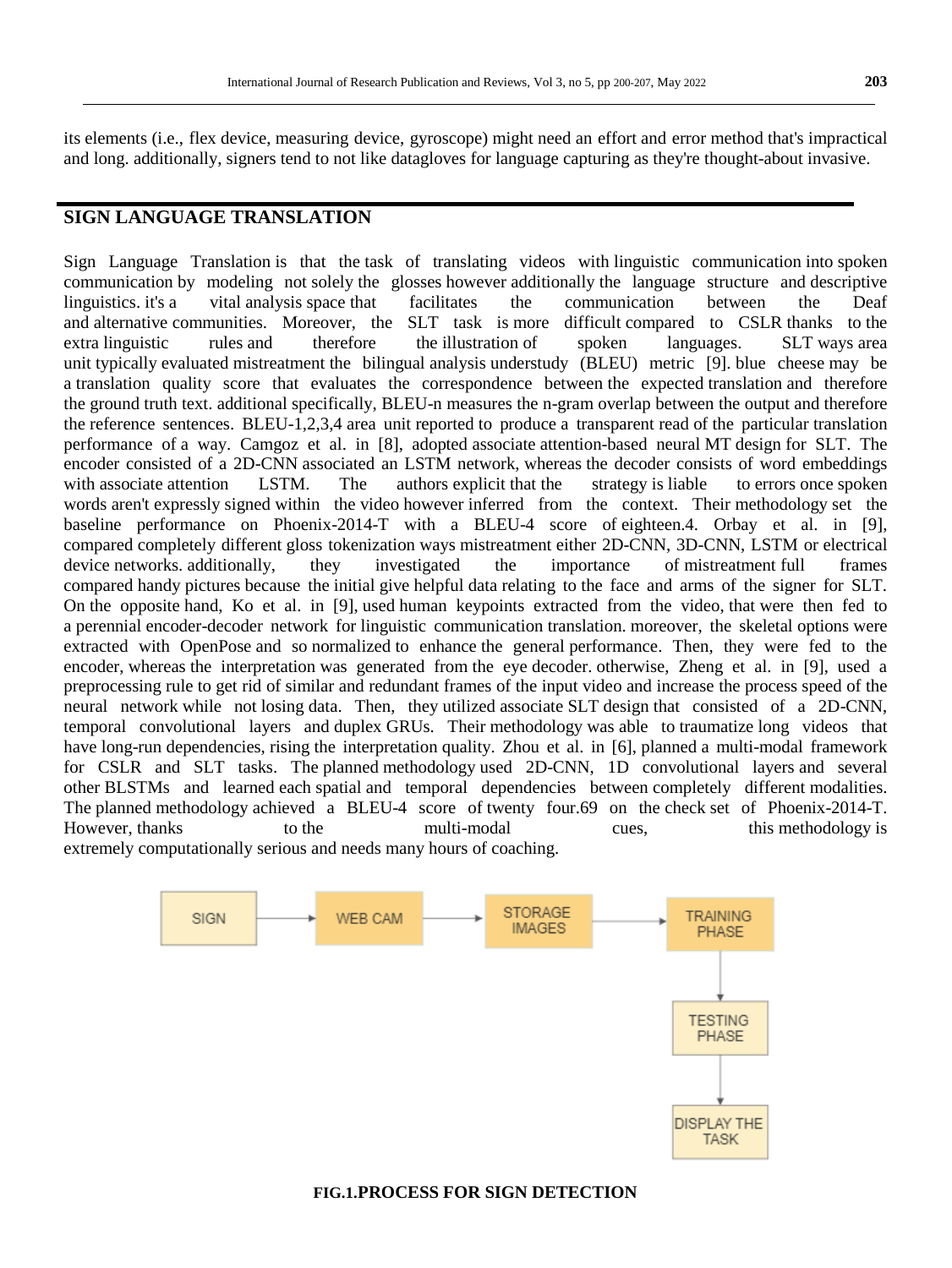## **METHODOLOGY**

This paper shows understanding of complicated hand movements. A framework supported Hidden Markov Models (HMMs) [11] is provided for modeling and recognition of complicated gesture trajectories. A observeion rule is employed to detect the hand of the user, and a contour-based hand huntsman is developed, which mixes condensation and divided sampling. The projected approach will attain machine-driven on-line identification of hand movements and might effectively reject atypical movements. The experimental results indicate that the projected rule will turn out higher results for recognition than the traditional methodology of hand recognition [12]. The hand gesture recognition system consists of 3 major parts: palm detection, hand chase, and mechanical phenomenon recognition. Figure five provides an outline of the hand gesture recognition method. The hand chase perform is enabled once the device senses associate open hand ahead of the camera; once the user finishes the gesture, the hand gesture classification supported HMM is disabled. the fundamental algorithmic structure for our method of recognition is that the following: -• observe the palm from the video and initialize the huntsman with the example of hand form. • Track the hand motion employing a contourbased huntsman and record the mechanical phenomenon of the palm center. • Classify the gesture mistreatment HMM, which supplies the most chance of prevalence of observation sequence. The analysis aims to produce detection, at first for four distinctive signs. A dataset of pictures was created for four distinctive signs to begin the detection method. The dataset contained a minimum of one thousand pictures. The coaching pictures are going to be for men and women's hands to form the applying appropriate for each genders. every sign can have fifty pictures with completely different positions and light-weight levels. once the image is taken from the digital camera, the applying can method the image and compare it with the one thousand pictures that ar within the dataset. the closest image are going to be taken as a call to supply the task. The digital camera could take pictures within the dataset with the space between the hand and therefore the cam around 3-4 feet. The coaching part was supported storing the photographs within the info. The info contained pictures of hands, each men and ladies. The coaching was supported characteristic all attainable signs which will be created mistreatment one hand. For this purpose, thirty {different|totally completely different|completely different} pictures with different levels of lights and period were captured and keep within the info. These pictures were used as coaching pictures that may facilitate in creating the proper call for the tasks. The info contained over one thousand pictures of distinctive hands and signs. we have a tendency to explored a technique to spot straightforward hand gestures and that i mplement 2 basic gesture controls: movement of the curso r and click. The figure vi describes the fundamental method of hand gesture recognition. • By mistreatment vision-based recognition, the pc captures the sign to seek out the gesture acquisition. Hand chase are often done by mistreatment clump algorithms that ready to treat every finger as a cluster and delete the empty areas between them or multi-scale color feature hierarchies that give users' hand and therefore the completely different background reminder colours to spot and take away the background. Hand chase is that the computer's ability to trace the user's hand and split it from the background or the other objects. • Feature extraction depends on the applying. On D-talk, finger standing, skin color, alignments of the finger, and therefore the palm position ar taken into thought. • once options extracted, they sent to coaching and testing classification algorithms to achieve the output. Gestures ar noninheritable from the user or image taken as a snap, with the assistance of the snap comparison is formed between input gestures and loaded gestures. once gestures matched, the movement, if gestures didn't match, then it'll begin feat the gestures. during this paper, we've designed the model for deaf and dumb folks by using one compact device. the most advantage is that the device are often removed quickly and weightlessly. a straightforward cryptography language was wont to build it simpler. If the coaching and testing gestures are matched, the corresponding voice are going to be generated. The gestures ar viewed on show. The image are going to be recognized through an online camera. If the system detects some unidentifiable gestures, it'll mechanically be fresh for the user to be ready to build correct gestures all over again.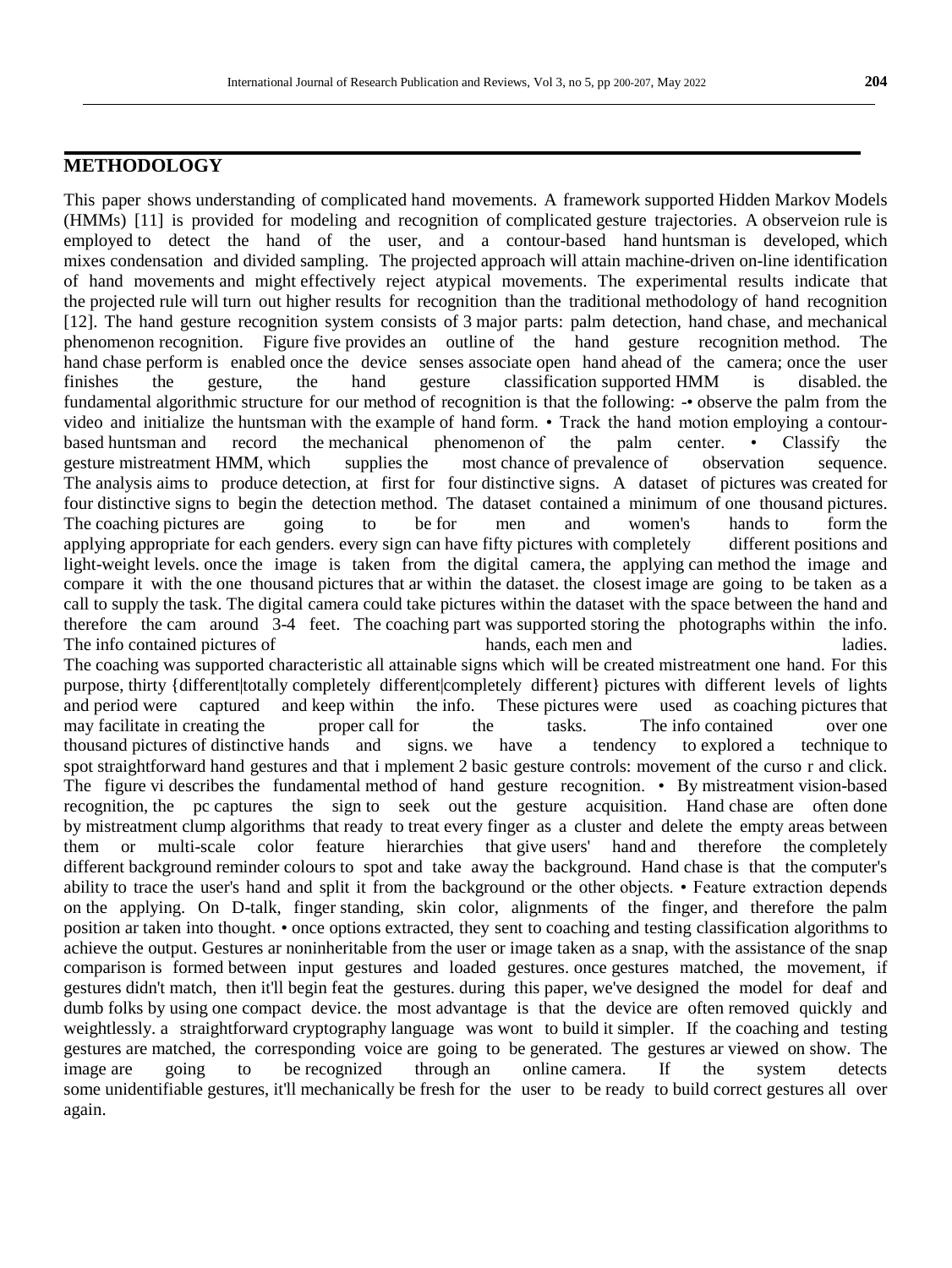

#### **FIG.2.HAND GESTURE RECOGNITION PROCESS**

#### **IMPLEMENTATION**

In the implementation section, developers amendment many tasks that they were planned to try and do. They notice that they will build the system while not getting ready any coaching and testing pictures as they were set up. The code is looking on coloring and contour to search out the correct sign. Moreover, developers slim the tasks to only 1 task that is browse websites solely. Moreover, the result was precise and correct aligned with the methodology and testing that was used. This signifies that developing trendy technology assists disabled people specifically deafdumb on interacting among individuals. The measuring variables along side the supporting proof from the methodology terminated that the measures taken to guage this study were supported all throughout. Meanwhile, the potency and effectiveness of the system give the utmost advantage of disabled people by giving convenience and having the ability to form their lives easier and higher for there aren't any needed coaching or specificities for them to use the system. Thus, as a result, D-talk permits everybody to work out the hand gestures that ar being projected and be ready to come back up with interpretations on enabled people. Hence, communications between deaf-dumb and enabled people ar means easier and lacks misunderstandings are being prevented this point. This application will catch finger shapes by victimisation the code for Extract coloring and draw lines round the hand. As a result, the system can acknowledge any component within the frame. Thus, users should watch out concerning what's within the frame to avoid the other unwanted requests. this method can acknowledge any component within the box, and also the brightness doesn't matter. D-talk could be a dynamic system that features 3 gestures in total to browse websites. All that users ought to implement this method is wireless fidelity affiliation and digital camera to capture user gestures. whereas building this method, there was only 1 issue. The system is incredibly sensitive. It catches any component within the box. So, the user should watch out to possess a blank background. The result was as below once the user signs a gesture, and also the system can decide that sign mirror that web site. regarding CSLR approaches, most of the present works adopt second CNNs with temporal convolutional networks or perennial neural networks that use video as input. In general, second ways have lower coaching complexness compared to 3D architectures and manufacture higher CSLR performance. Moreover, it's by experimentation shown that multi-modal architectures that utilize optical flow or human create data, come through slightly higher recognition rates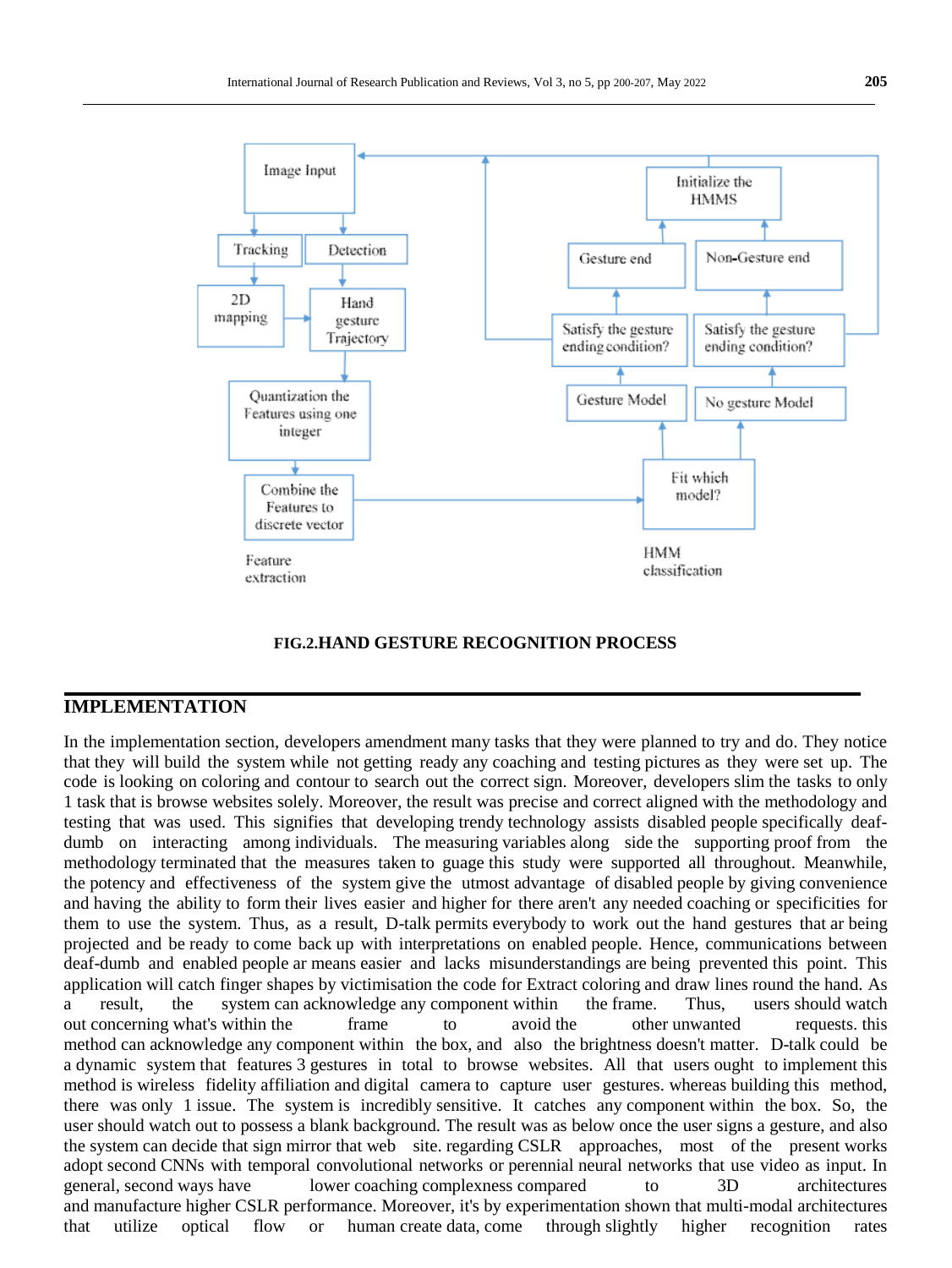than unimodal ways. additionally, CSLR performance on datasets with massive vocabularies of quite one thousand words, like Phoenix-2014, or datasets with unseen words on the take a look at sets, like CSL Split two and GSL South Dakota, is way from good. moreover, ISLR ways are extensively explored and have achieved high recognition rates on large-scale datasets. However, they're not appropriate for real-life applications since they're trained to observe and classify isolated signs on pre-segmented videos. language translation ways have shown promising results though they're not thoroughly explored. the bulk of the SLT ways adopt architectures from the sector of neural computational linguistics and video captioning. These approaches ar of nice importance, since they translate language into spoken counterparts and may be accustomed facilitate the communication between the Deaf community and alternative teams. to the present finish, this analysis field needs extra attention from the analysis community. language illustration approaches adopt either 3D avatars or video generation architectures. 3D animations need manual style of the movement and also the position of every joint of the avatar, that is incredibly long. additionally, it's extraordinarily troublesome to come up with sleek and realistic animations of the fine grained movements that compose a symbol, while not usement} of subtle motion capturing systems/technologies that employ multiple cameras and specialised wearable sensors. On the opposite hand, recent deep learning ways for language production have shown promising results at synthesizing language videos mechanically. Besides, they will generate realistic videos employing a reference image or video from an individual's, that also are desirable from the Deaf community rather than avatars. relating to the language applications, they're principally developed to be integrated in an exceedingly smartphone software package and perform terrorist organization translation or recognition. A separate class is that the instructional orienting applications, that ar terribly helpful for anyone with very little or no data of language. so as to form higher and additional simply accessible applications, the analysis ought to concentrate on the event of additional strong and fewer machine dear AI models, along side the more improvement of the present computer code for integration of the AI models into good devices.

## **CONCLUSION**

The main objective of this analysis has been achieved with success. Gesture interpretation works best just in case users WHO perceive linguistic communication might act with those that area unit unacquainted with linguistic communication. Speech interpretation is useful for linguistic communication non-speakers WHO need the incidental to hand sign to be understood. space conditions like lighting will play a task in predicting the end result of poor lighting. the sunshine that's either too bright or too dim can end in inaccurate hand segmentation, leading to inaccurate gesture prediction. within the field of linguistic communication capturing, it's essential to pick Associate in Nursing optimum device for capturing signs for a task that extremely depends on varied constraints (e.g., cost, speed, accuracy, etc.). for example, wearable sensors (i.e., gloves) area unit pricy and capture solely hand joints and arm movements, whereas in recognition applications, the user is needed to use gloves. On the opposite hand, camera sensors, like internet or smartphone cameras, area unit cheap and capture the foremost substantial data, just like the face and therefore the body posture, that area unit crucial for linguistic communication. the sort of quality will emerge from the user's peripherals, like poor internet camera performance or poor electro-acoustic transducer quality. during a shell, the event of technology is important, and its preparation in linguistic communication is very vital. it'll serve to bring potency in communication, not solely to the deaf and dumb however those with the power to listen to and speak likewise. additionally to making opportunities for his or her career growth, it'll enhance their social life through effective communication. creating an impression Associate in Nursingd ever-changing the lives of the deaf and dump through technology are an innovation of the year definitely worth the time and resources. At the start of the D-Talk plan, the developers assume to possess quite one task for this application, however within the finish, they slim the task to possess just one. They thought to possess Associate in Nursing open calendar, lunch Microsoft workplace word, and browse the web site. the ultimate task was to lunch 3 websites, Facebook, Twitter, and YouTube.

## **REFERENCES**

1. Singha, J. and Das, K. "Hand Gesture Recognition Based on Karhunen-Loeve Transform", Mobile and Embedded 232 Technology International Conference (MECON), January 17-18, 2013, India. 365- 371.